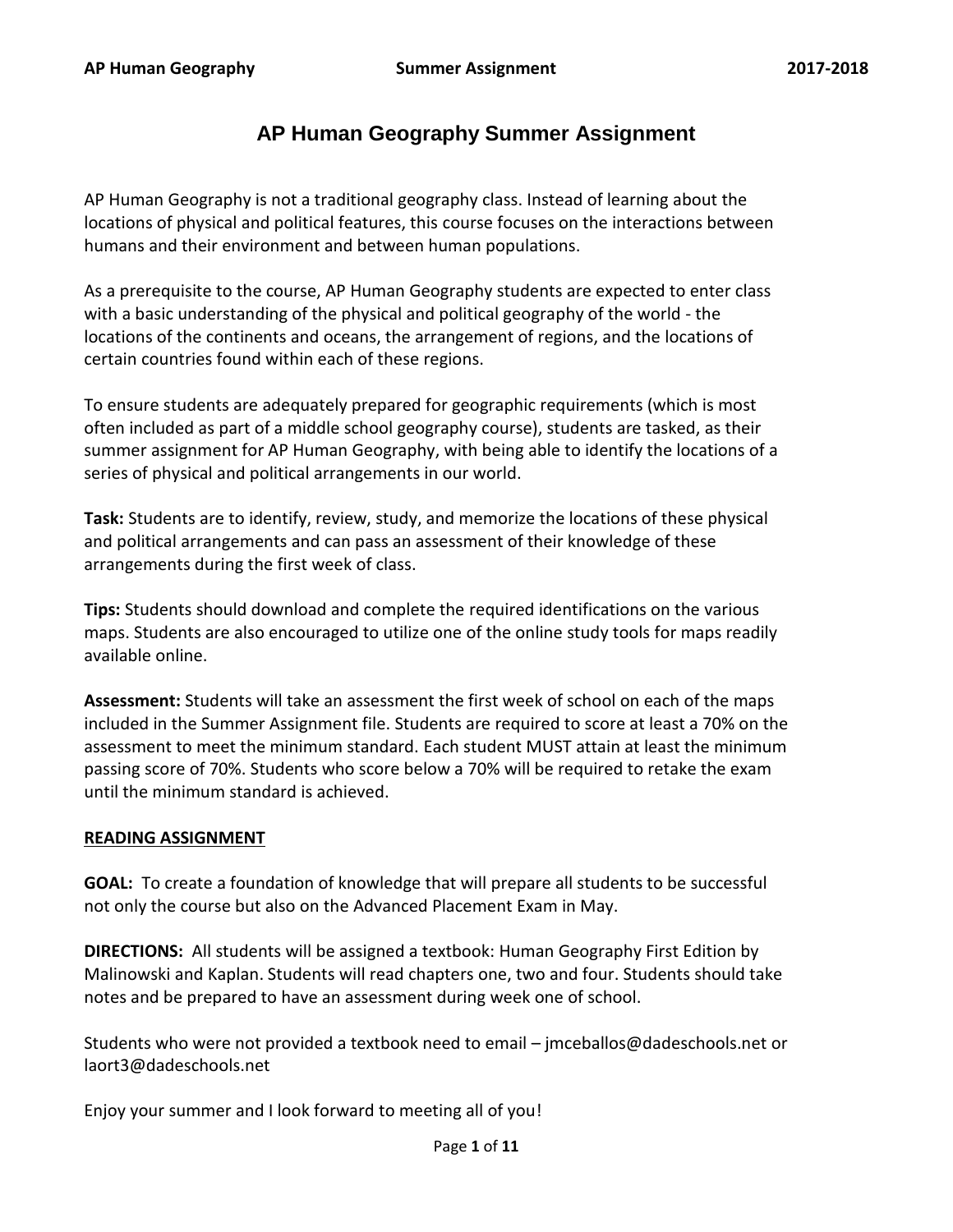## **1. World Continents and Oceans**

**Objective:** Students will be able to identify and label each of the world continents and oceans when provided a blank map of the world.

*Continents:* Africa, Antarctica, Asia, Australia, Europe, North America, South America

*Oceans:* Arctic, Atlantic, Indian, Pacific, Southern

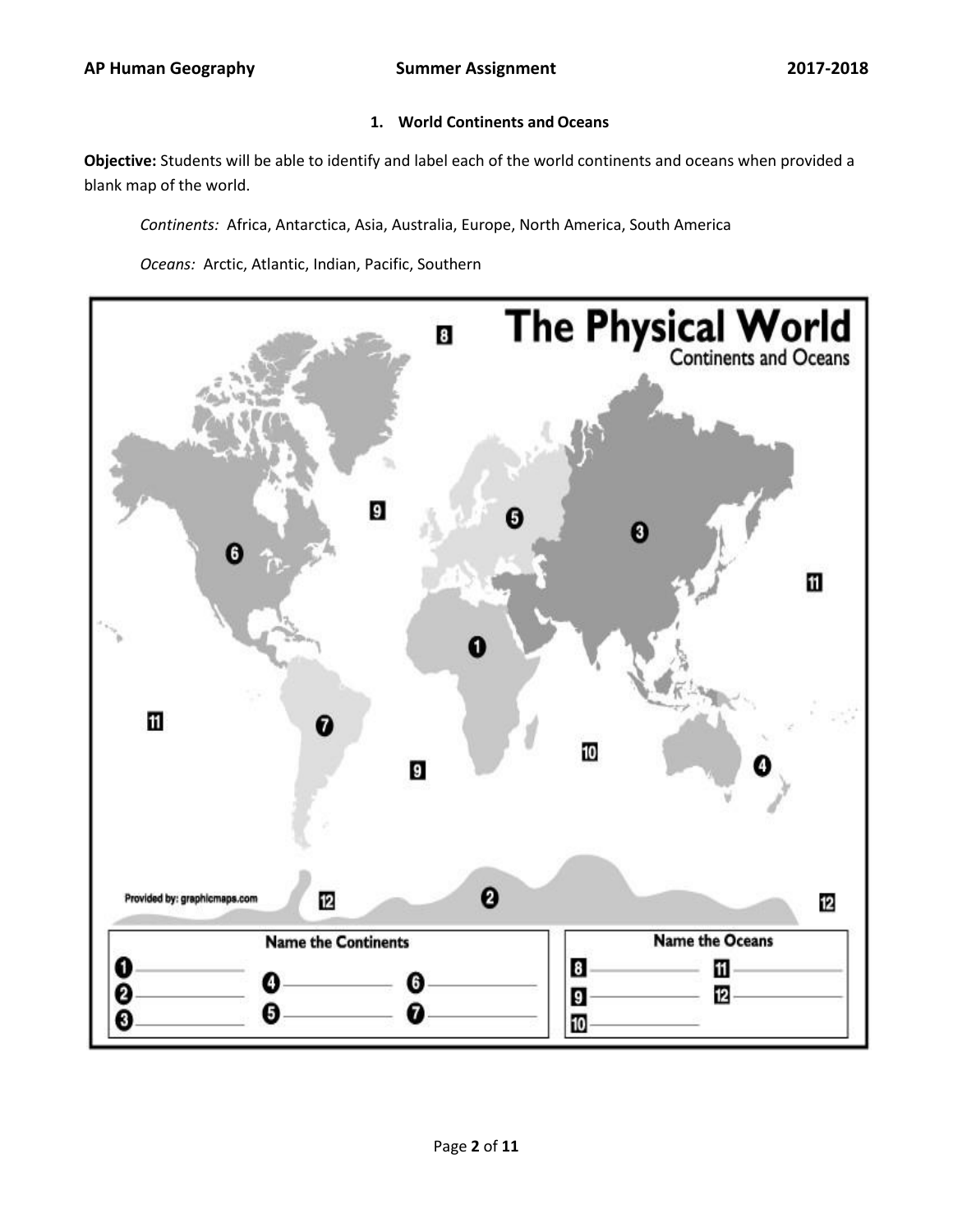#### **2. Regions of the World**

**Objective:** Students will be able to identify and label each of the major regions of the world when provided a blank map of the world.

*Regions:* Identify each of the following regions: Caribbean, Central America, Central Asia, East Asia, Eastern Europe, Middle East (aka Southwest Asia), North Africa, North America, Australia/Oceania, South America (aka Latin America), South Asia, Southeast Asia, Sub-Saharan Africa, Western Europe

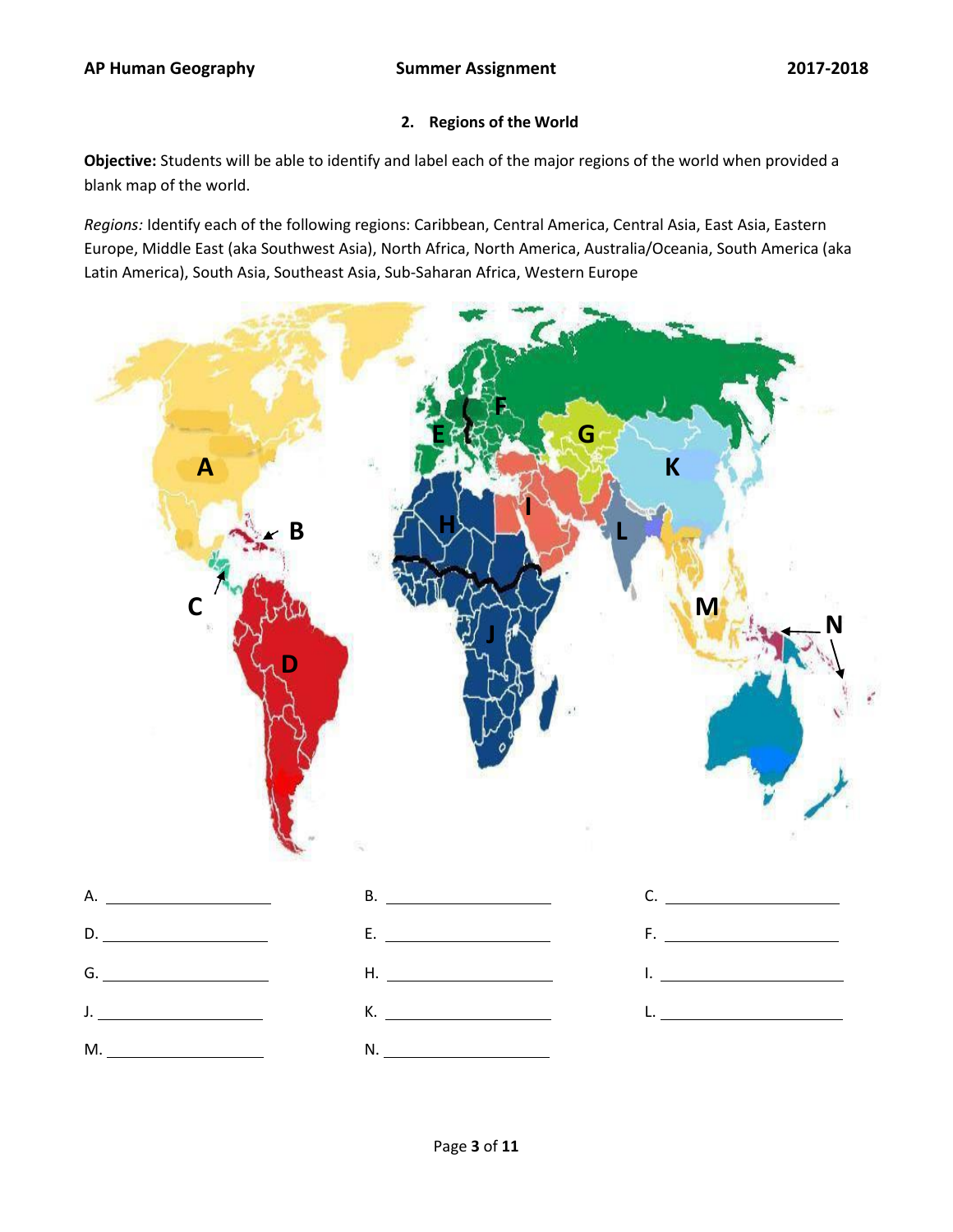# **3. Countries of the Central American and CaribbeanRegions**

**Objective:** Students will be able to identify and label a selection of countries found within each of the major regions of the world when provided a blank map of the world.

*Countries:* Identify each of the following: Costa Rica, Cuba, Dominican Republic, Haiti, Honduras, Nicaragua, Panama, Puerto Rico\*



\*Puerto Rico is a commonwealth of the United States

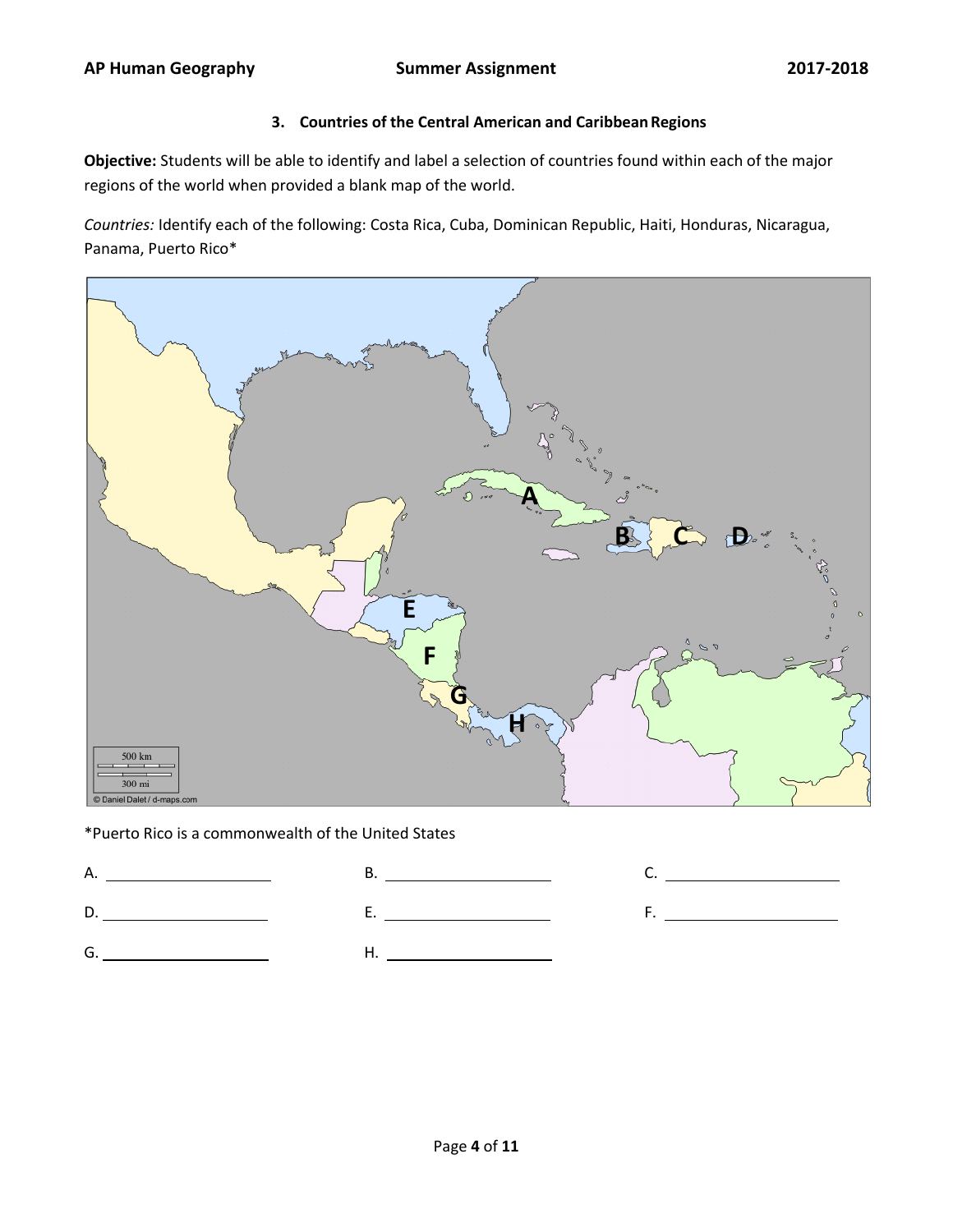#### **4. Countries of the Eastern and Western European Regions**

**Objective:** Students will be able to identify and label a selection of countries found within each of the major regions of the world when provided a blank map of the world.

*Countries:* Identify each of the following: Belgium, Czech Republic, France, Germany, Greece, Hungary, Italy, Netherlands, Poland, Russia, Spain, United Kingdom, the Former Yugoslavia\*



\*The Former Yugoslavia is today comprised of several countries: Bosnia-Herzegovina, Croatia, Kosovo (recognized by the United States and European Union), Macedonia, Montenegro, Serbia, and Slovenia.

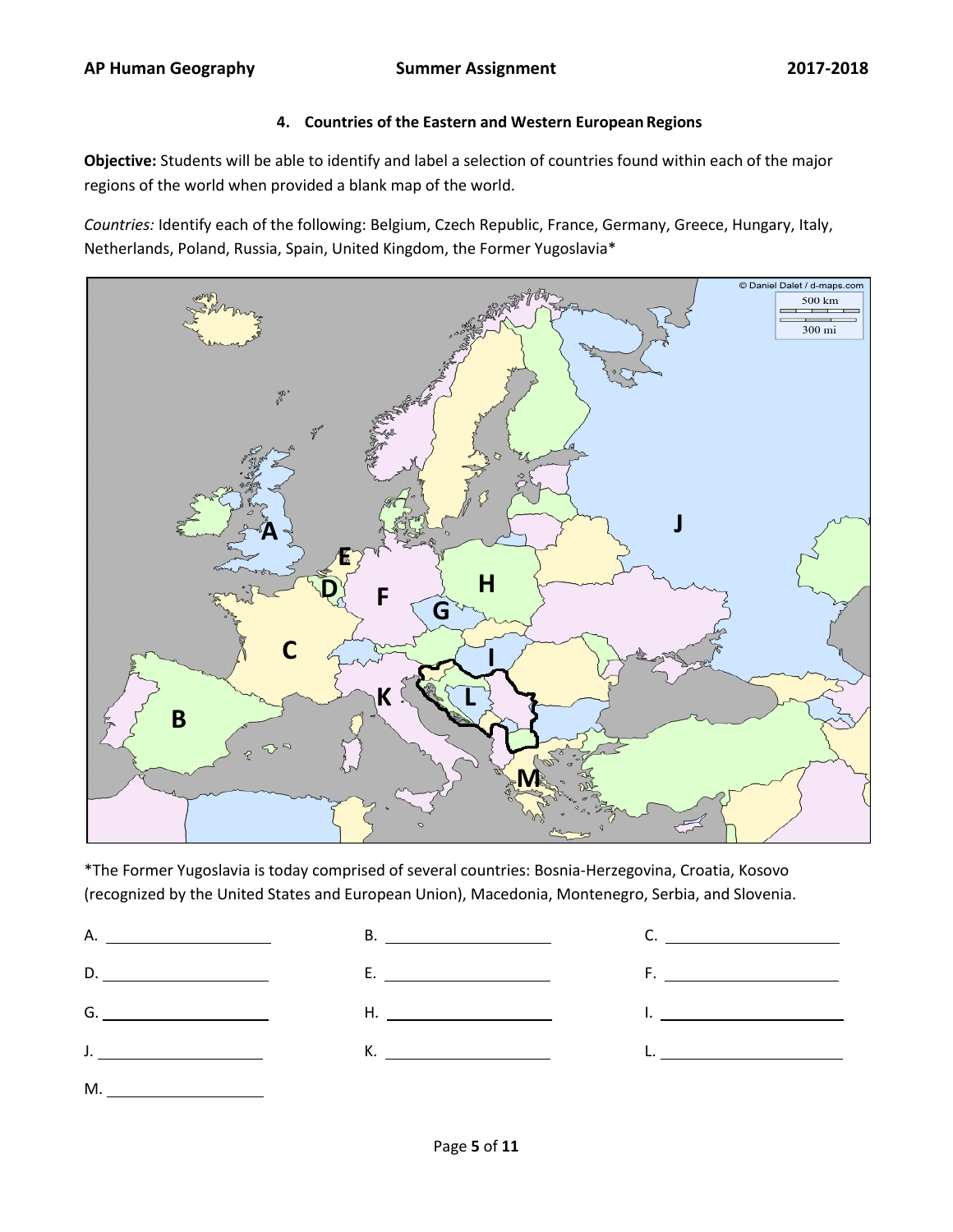#### **5. Countries of the East Asian and Southeast AsianRegions**

**Objective:** Students will be able to identify and label a selection of countries found within each of the major regions of the world when provided a blank map of the world.

*Countries:* Identify each of the following: China, Indonesia, Japan, Malaysia, Mongolia, Myanmar (Burma), North Korea, Philippines, Singapore, South Korea, Taiwan\*, Thailand, Vietnam



\*Taiwan is an independently governed territory claimed by China.

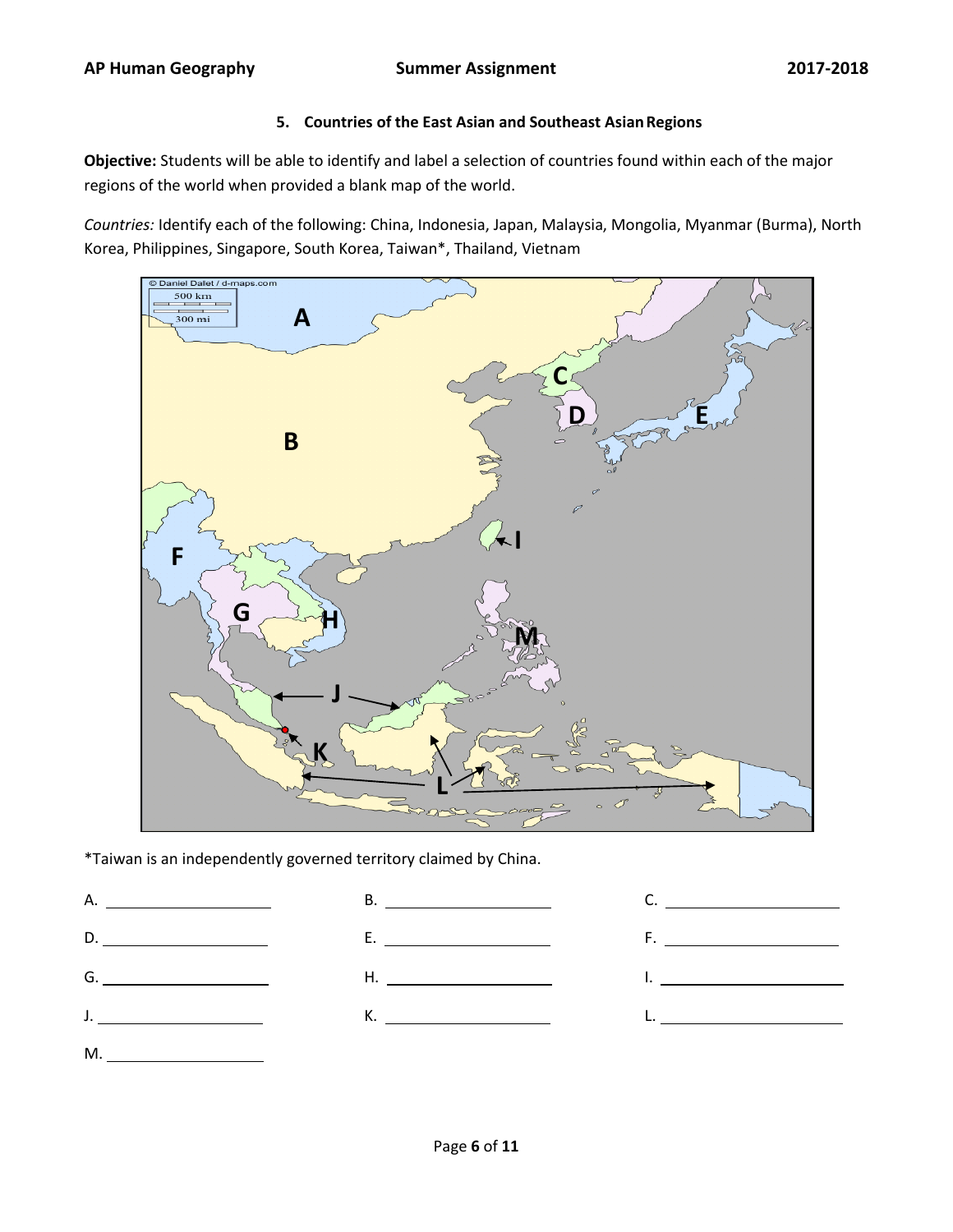# **6. Countries of the Middle East (or Southwest Asia) and South AsianRegions**

**Objective:** Students will be able to identify and label a selection of countries found within each of the major regions of the world when provided a blank map of the world.

*Countries:* Identify the following: Afghanistan, Bangladesh, India, Iran, Iraq, Israel, Pakistan, Saudi Arabia, Sri Lanka, Turkey



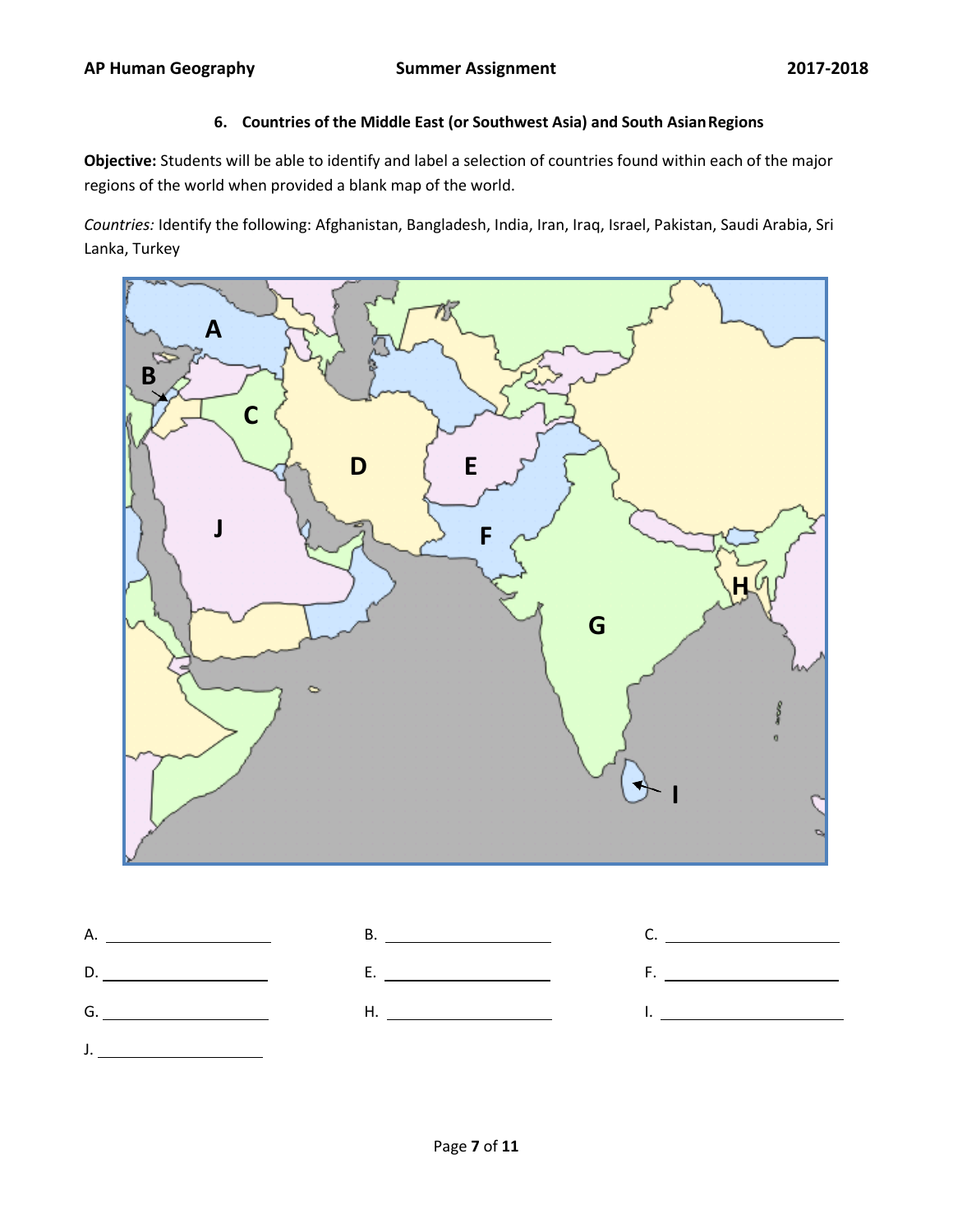## **7. Countries of the North African and Sub-SaharanRegions**

**Objective:** Students will be able to identify and label a selection of countries found within each of the major regions of the world when provided a blank map of the world.

*Countries:* Identify each of the following: Algeria, Democratic Republic of Congo, Egypt, Ethiopia, Kenya, Liberia, Mali, Nigeria, Sierra Leone, Somalia, South Africa, Sudan



| <u>J. _ _ _ _ _ _ _ _ _</u> |  |
|-----------------------------|--|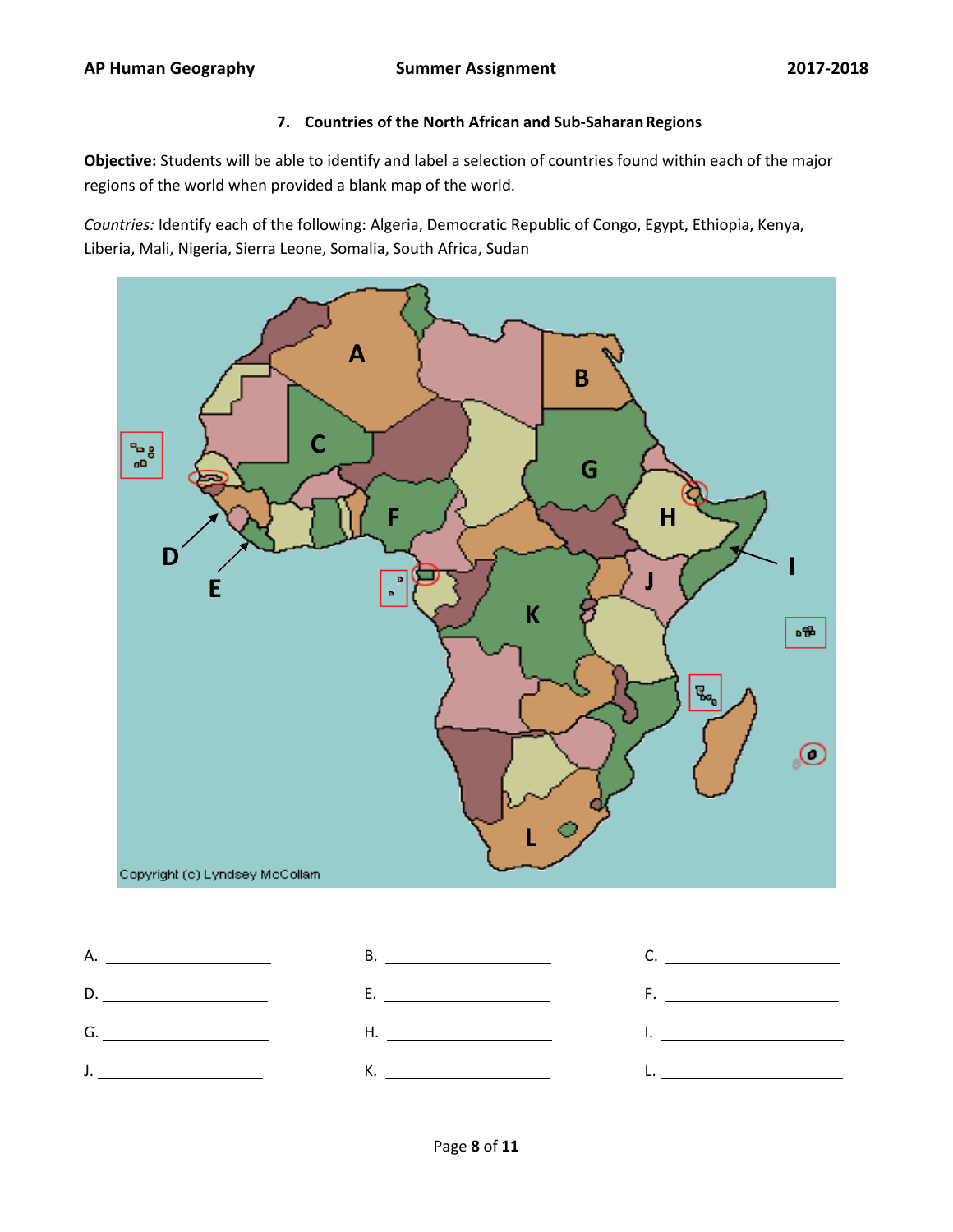#### **8. Countries of the South American Region**

**Objective:** Students will be able to identify and label a selection of countries found within each of the major regions of the world when provided a blank map of the world.

*Countries:* Identify each of the following: Argentina, Brazil, Chile, Colombia, Peru, Venezuela



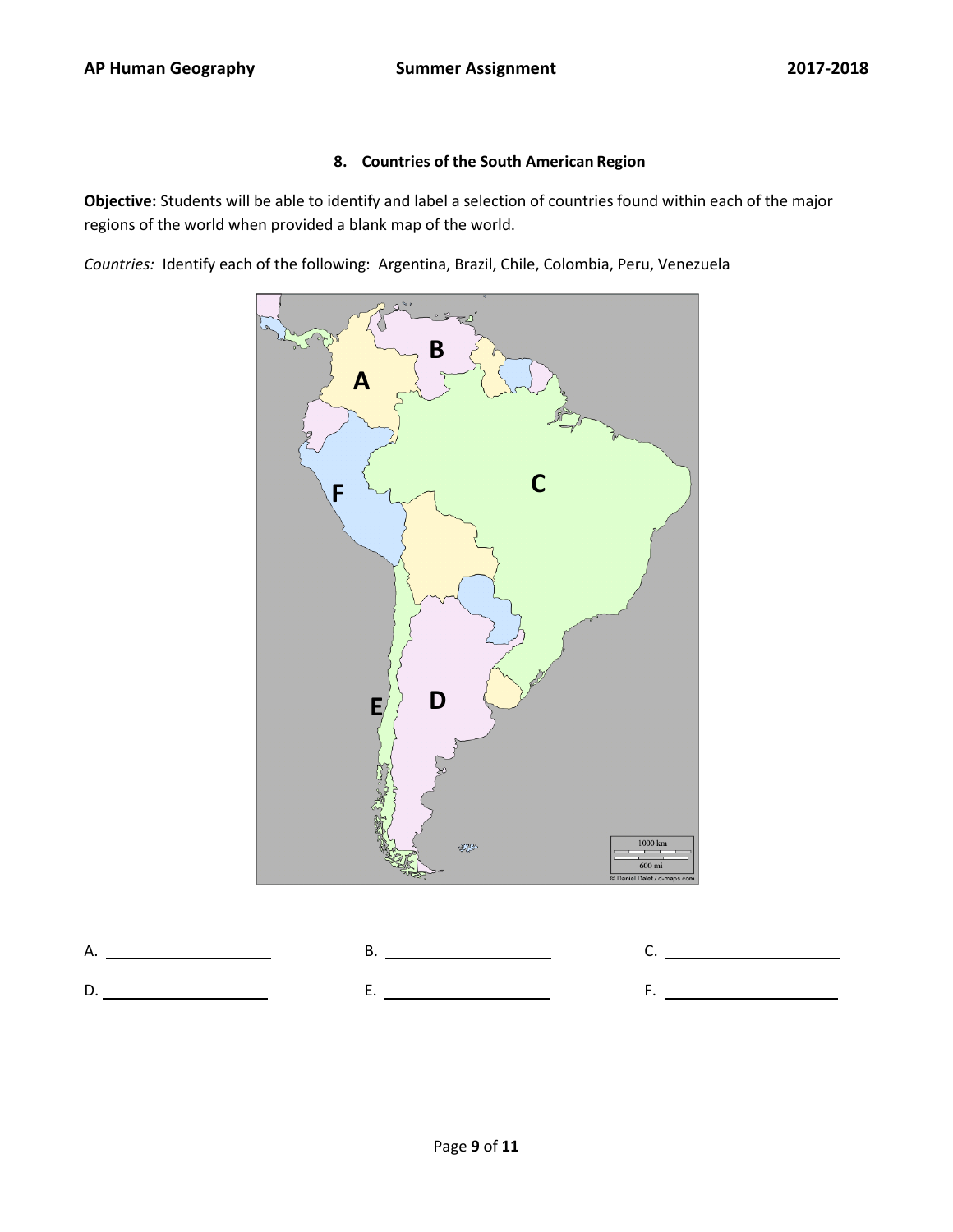## **9. Countries of the North American Region**

**Objective:** Students will be able to identify and label a selection of countries found within each of the major regions of the world when provided a blank map of the world.

*Countries:* Identify each of the following: Canada, Mexico, United States